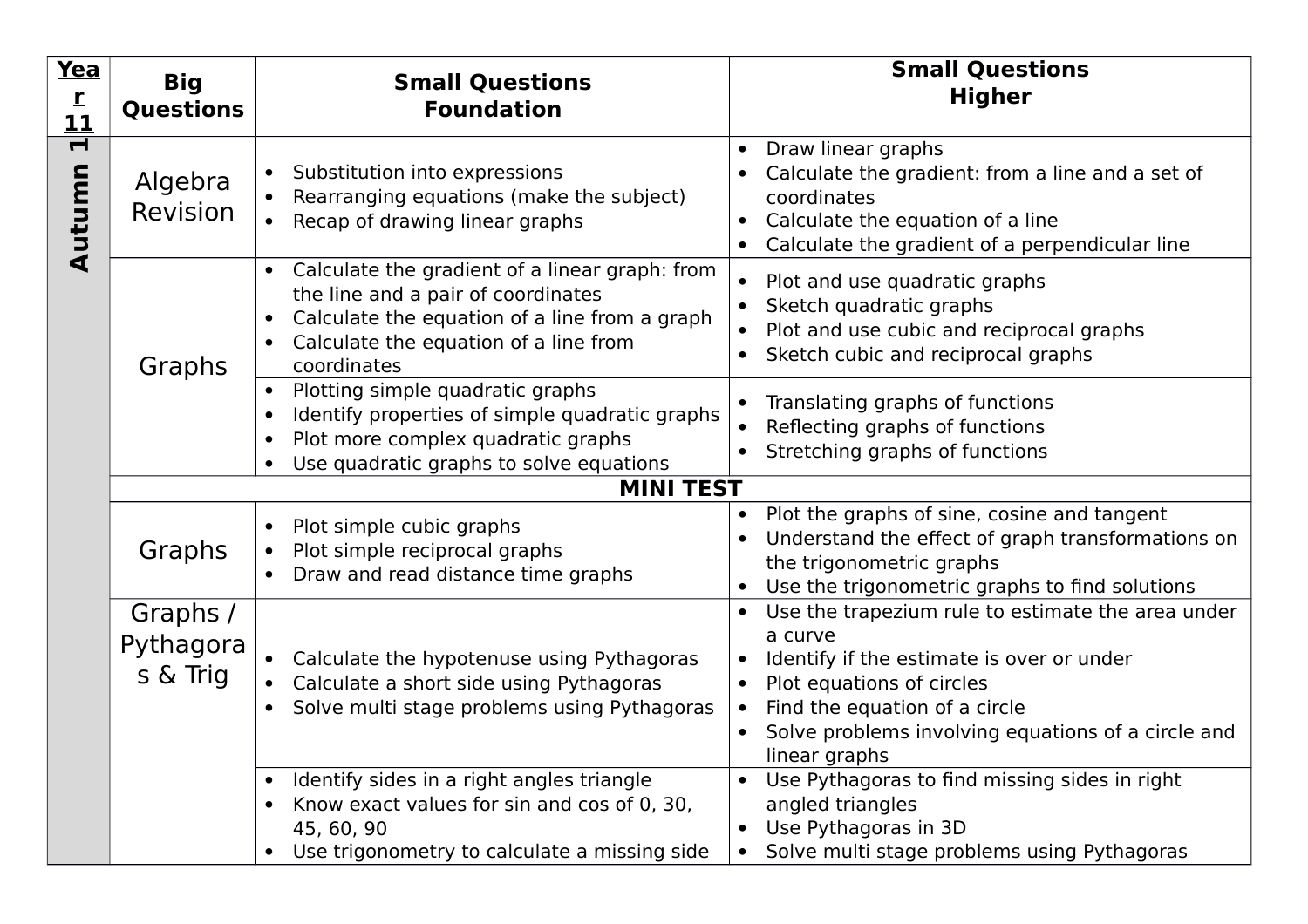|                                           | Use trigonometry to find a missing length<br>Solve multi stage problems using Pythagoras<br>and trigonometry           | Know exact values for sin and cos of 0, 30, 45, 60,<br>$\bullet$<br>90<br>Use trigonometry to calculate a missing sides and<br>angles in right angled triangles<br>Trigonometry in 3D<br>Solve multi stage problems using Pythagoras and<br>trigonometry      |  |  |
|-------------------------------------------|------------------------------------------------------------------------------------------------------------------------|---------------------------------------------------------------------------------------------------------------------------------------------------------------------------------------------------------------------------------------------------------------|--|--|
|                                           | <b>MINI TEST</b>                                                                                                       |                                                                                                                                                                                                                                                               |  |  |
| <b>Vectors</b><br>(F)<br>Trig Cont<br>(H) | Draw simple vectors<br>Use vectors to explain simple paths<br>Add and subtract vectors<br>Multiply vectors by a scalar | Use the Sine rule to find missing sides and angles<br>$\bullet$<br>Use the Cosine rule to find missing sides and<br>angles<br>Know when to use each rule<br>$\frac{1}{2}$ ab sinC<br>• Find the area of a triangle using<br>Solve problems using trigonometry |  |  |
| Revision/<br>Catch Up                     |                                                                                                                        | Chance to catch up or revise any topics missed or rushed.                                                                                                                                                                                                     |  |  |
|                                           |                                                                                                                        | <b>HALF TERM ASSESSMENT</b>                                                                                                                                                                                                                                   |  |  |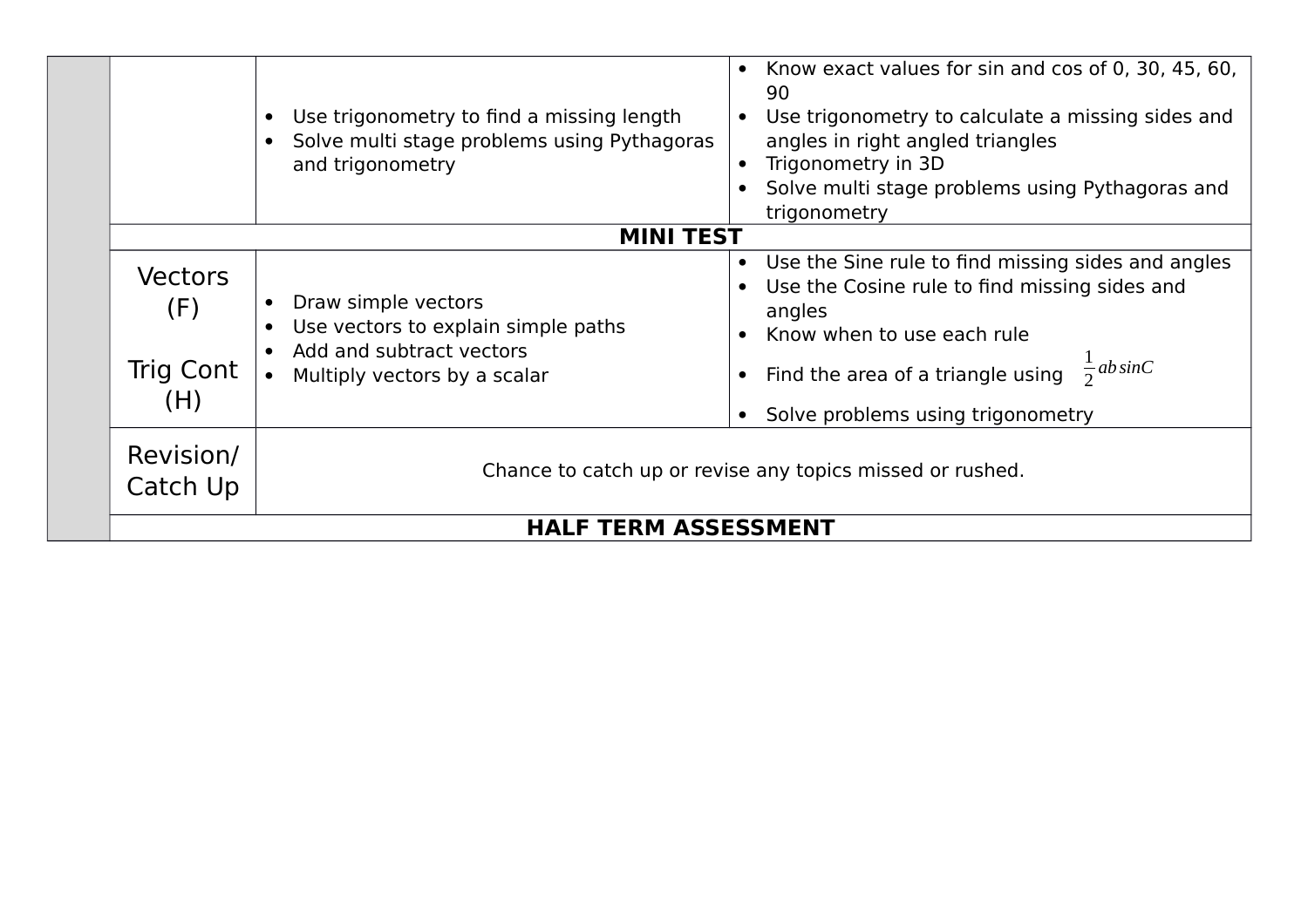| Yea<br>$\mathbf{r}$<br><u> 11</u> | <b>Big</b><br><b>Questions</b> | <b>Small Questions</b><br><b>Foundation</b>                                                                                                                                                                      | <b>Small Questions</b><br><b>Higher</b>                                                                                                                                                                                                                                       |
|-----------------------------------|--------------------------------|------------------------------------------------------------------------------------------------------------------------------------------------------------------------------------------------------------------|-------------------------------------------------------------------------------------------------------------------------------------------------------------------------------------------------------------------------------------------------------------------------------|
| $\overline{\mathbf{N}}$<br>Autumn | Frac, Dec &<br>Perc (F)        | Simplify fractions<br><b>Equivalent fractions</b><br>$\bullet$<br>Convert between improper and mixed<br>numbers<br>Convert between fractions, decimals and                                                       | Draw vectors<br>$\bullet$<br>Use vectors to explain simple paths<br>Add and subtract vectors<br>Multiply vectors by a scalar<br>Use vectors to construct geometric arguments                                                                                                  |
|                                   | Vectors (H)                    | percentages<br>Order fractions, decimals and percentages                                                                                                                                                         | and proofs                                                                                                                                                                                                                                                                    |
|                                   | Probability                    | Use terminology associated with probability<br>Calculate the probability of an event<br>$\bullet$<br>happening and not happening<br><b>Experimental probability</b>                                              | Use terminology associated with probability<br>Calculate the probability of an event<br>$\bullet$<br>happening and not happening<br><b>Experimental probability</b>                                                                                                           |
|                                   |                                | <b>MINI TEST</b>                                                                                                                                                                                                 |                                                                                                                                                                                                                                                                               |
|                                   | Probability                    | Understand the notation associated with Venn<br>diagrams<br>Sort numbers into Venn diagrams: double and<br>triple<br>Solve probability problems using Venn<br>diagrams: double and triple                        | Understand the notation associated with Venn<br>$\bullet$<br>diagrams<br>Sort numbers into Venn diagrams: double and<br>triple<br>Solve probability problems using Venn<br>diagrams: double and triple                                                                        |
|                                   |                                | • Use sample space diagrams to list all possible<br>outcomes<br>Find probabilities from sample space diagrams<br>Construct tree diagrams, with replacement<br>$\bullet$<br>Find probabilities from tree diagrams | Use sample space diagrams to list all possible<br>outcomes<br>Find probabilities from sample space diagrams<br>Construct tree diagrams, with replacement<br>$\bullet$<br>Find probabilities from tree diagrams<br>$\bullet$<br>Use tree diagrams from conditional probability |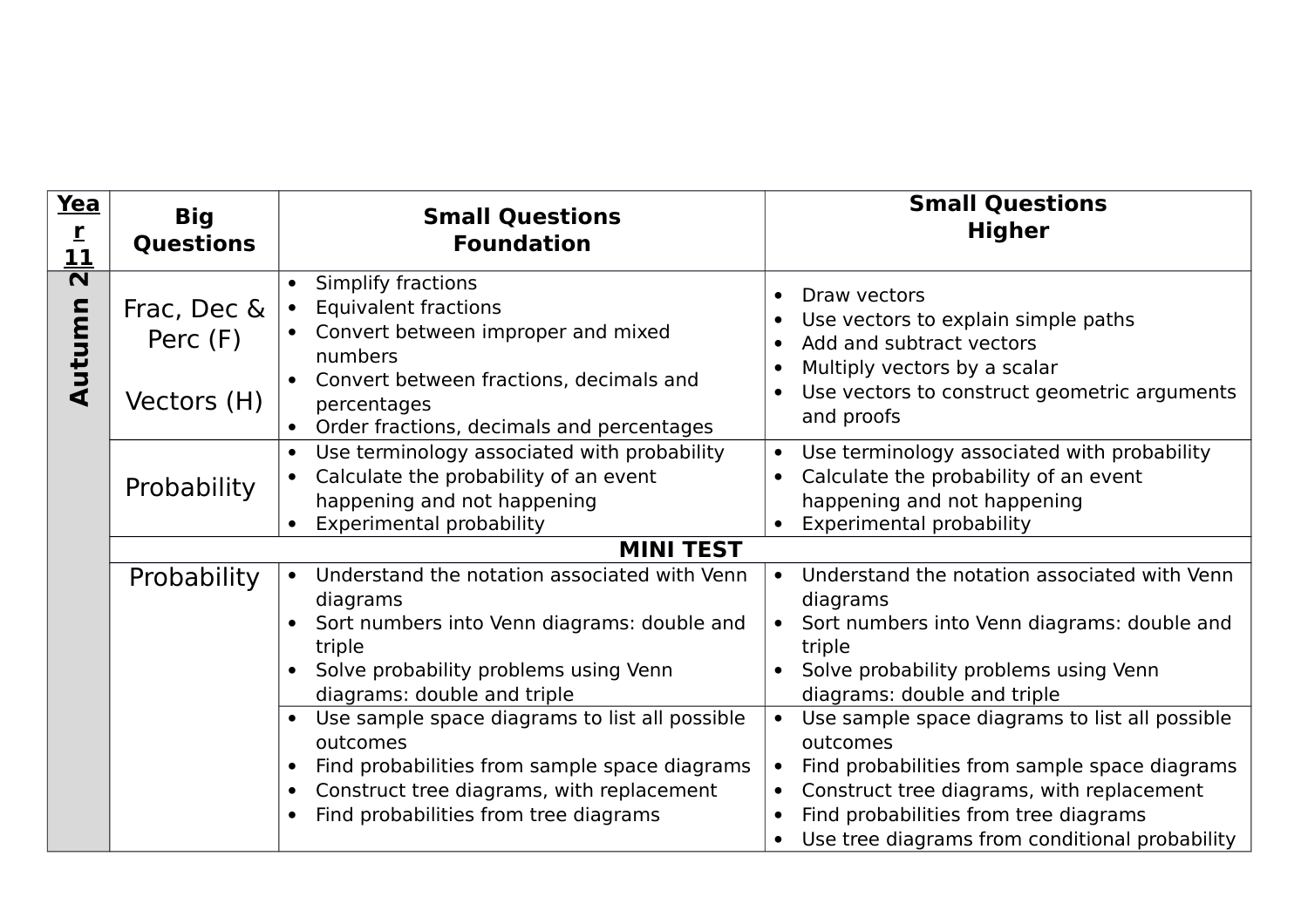|                              | <b>MINI TEST</b>                      |                                                                                                                                                                                                                                                                                                                                                           |  |                                                                                                                                                                                                                                                         |
|------------------------------|---------------------------------------|-----------------------------------------------------------------------------------------------------------------------------------------------------------------------------------------------------------------------------------------------------------------------------------------------------------------------------------------------------------|--|---------------------------------------------------------------------------------------------------------------------------------------------------------------------------------------------------------------------------------------------------------|
|                              |                                       | Continue a pattern given a rule<br>Explain a sequence in words<br><b>Extend visual patterns</b><br>$\bullet$<br>Generate a sequence from the nth term                                                                                                                                                                                                     |  | Continue a linear sequence<br>Generate a linear sequence from the nth<br>terms<br>Calculate the nth term of a linear sequence<br>Use the nth term to prove is a term is in a<br>sequence                                                                |
|                              | Sequences                             | Find the nth term of a sequence: include visual<br>sequences<br>Use the nth term to prove if a number is in a<br>sequence<br>Identify and continue special sequences:<br>square numbers, triangular numbers,<br>Fibonacci sequence<br>Generate arithmetic and simple geometric<br>sequences<br>Use the nth term to generate simple quadratic<br>sequences |  | Generate a quadratic sequence from the nth<br>term<br>Find the nth term of a quadratic sequence<br>Identify and continue special sequences:<br>square numbers, triangular numbers,<br>Fibonacci sequence<br>Generate arithmetic and geometric sequences |
|                              |                                       | <b>DECEMBER MOCK</b>                                                                                                                                                                                                                                                                                                                                      |  |                                                                                                                                                                                                                                                         |
| <u>Yea</u><br>$\frac{r}{11}$ | <b>Big</b><br><b>Questions</b>        | <b>Small Questions</b><br><b>Foundation</b>                                                                                                                                                                                                                                                                                                               |  | <b>Small Questions</b><br><b>Higher</b>                                                                                                                                                                                                                 |
| $\overline{\mathbf{r}}$      | Handling                              | Revision based on identified weak areas - including weekly past paper.                                                                                                                                                                                                                                                                                    |  |                                                                                                                                                                                                                                                         |
| Spring                       | Data $(F)$<br><b>Functions</b><br>(H) | Revision based on identified weak areas - including weekly past paper.                                                                                                                                                                                                                                                                                    |  |                                                                                                                                                                                                                                                         |
|                              | Ratio &                               | Revision based on identified weak areas - including weekly past paper.                                                                                                                                                                                                                                                                                    |  |                                                                                                                                                                                                                                                         |
|                              | Proportion                            | Revision based on identified weak areas - including weekly past paper.                                                                                                                                                                                                                                                                                    |  |                                                                                                                                                                                                                                                         |
|                              | Units &                               | Revision based on identified weak areas - including weekly past paper.                                                                                                                                                                                                                                                                                    |  |                                                                                                                                                                                                                                                         |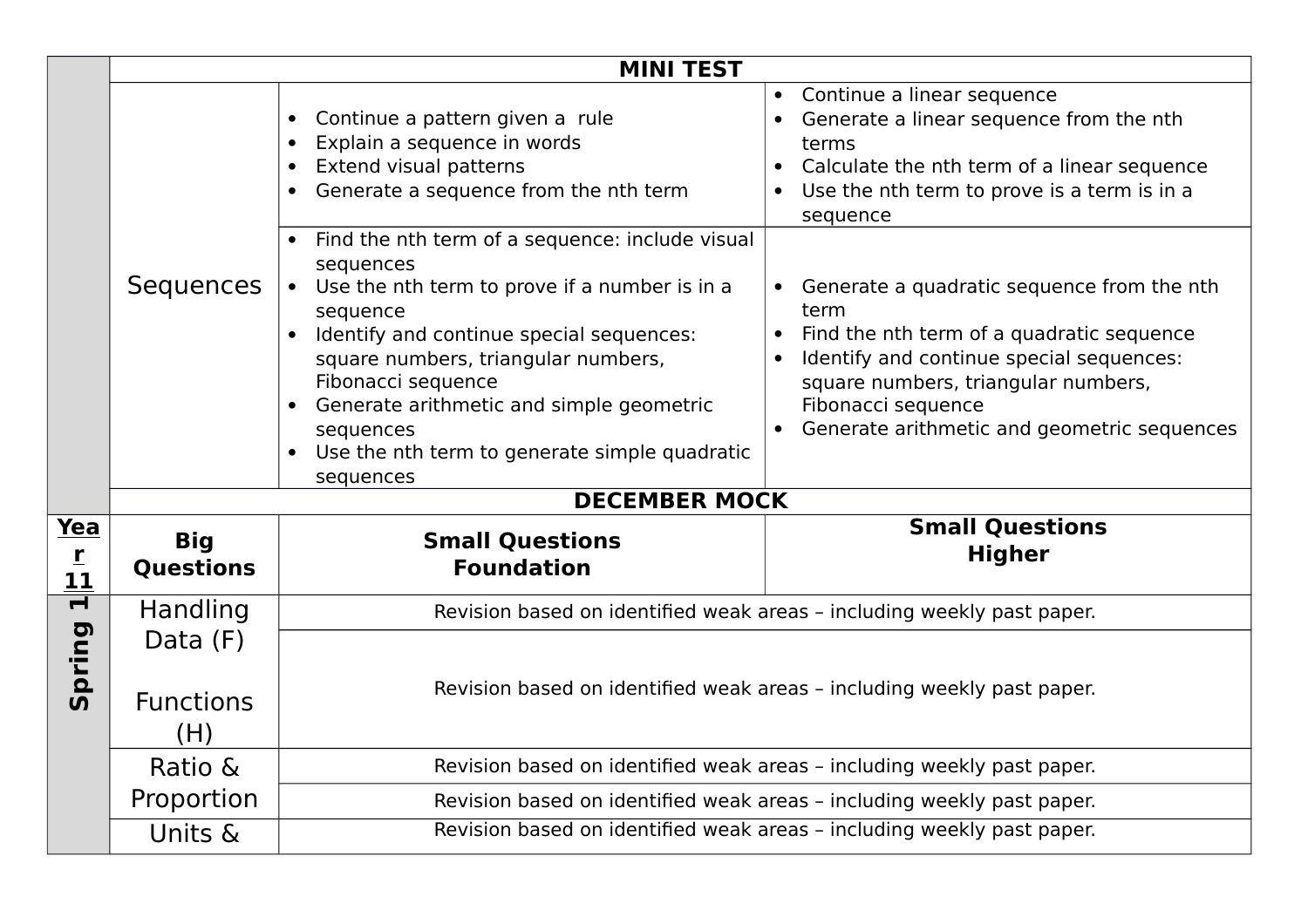| Yea<br>$\frac{r}{11}$     | <b>Big</b><br><b>Questions</b>                   | <b>Small Questions</b><br><b>Foundation</b>                            | <b>Small Questions</b><br><b>Higher</b>                                |  |  |
|---------------------------|--------------------------------------------------|------------------------------------------------------------------------|------------------------------------------------------------------------|--|--|
|                           | <b>Equations</b><br>$\alpha$<br>Inequaliti<br>es |                                                                        | Revision based on identified weak areas - including weekly past paper. |  |  |
| $\mathbf N$               | <b>Fractions</b>                                 |                                                                        | Revision based on identified weak areas - including weekly past paper. |  |  |
| pu<br>ם<br>ם<br><b>SV</b> | Percentag<br>es                                  |                                                                        | Revision based on identified weak areas - including weekly past paper. |  |  |
|                           | Area &                                           |                                                                        | Revision based on identified weak areas - including weekly past paper. |  |  |
|                           | Volume                                           | Revision based on identified weak areas - including weekly past paper. |                                                                        |  |  |
|                           | Angles                                           |                                                                        | Revision based on identified weak areas - including weekly past paper. |  |  |
|                           | <b>Half term to include MARCH MOCK</b>           |                                                                        |                                                                        |  |  |

| <u>Yea</u> | <b>Big</b>       | <b>Small Questions</b> | <b>Small Questions</b> |
|------------|------------------|------------------------|------------------------|
|            | <b>Questions</b> | Foundation             | <b>Higher</b>          |